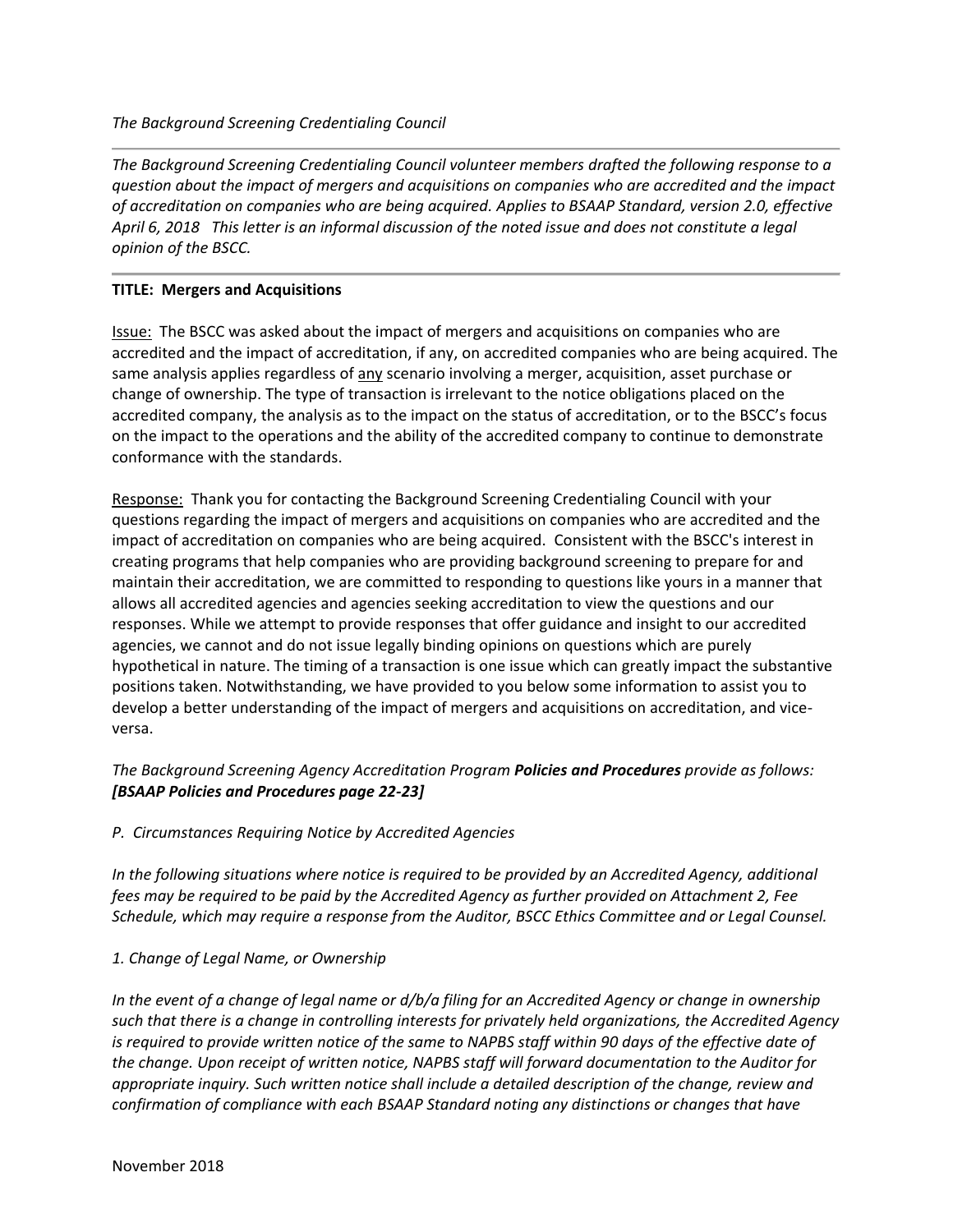*occurred due to the aforementioned change. Failure to provide such notice may result in automatic suspension of the accreditation of the Agency, which may result in revocation if not resolved.* 

## *2. Change due to Merger, Acquisition, or Asset Sale*

*In the event of a change due to Merger, Acquisition or Asset Sale of or by an Accredited Agency, the Accredited Agency is required to provide written notice of the same to NAPBS staff within 90 days of the effective date of the change. Upon receipt of written notice, NAPBS staff will forward documentation to the Auditor for appropriate inquiry. Such written notice shall include a detailed description of the change, review and confirmation of compliance with each BSAAP Standard noting any distinctions or changes that have occurred due to the aforementioned change. Failure to provide such notice may result in automatic suspension of the accreditation of the Agency, which may result in revocation if not resolved.* 

*Upon receipt of notice, Auditor shall review, schedule an on-site audit if appropriate and submit a written report to the Council. The final decision of the Council will be provided to the Accredited Agency which shall be required to comply with any directives made in the same. The Council has the authority to suspend, revoke or grant a continuation of the accreditation status for the original accreditation period of the Accredited Agency at any time during the proceedings. The Council has the authority to require a surveillance audit or on-site audit any time after the proceedings prescribed in this section up to one (1) year from the change.*

In the event of a change of structure or control of an accredited agency, the accreditation may or may not remain valid. Accredited agencies involved in mergers or acquisitions must inform the NAPBS Staff, in writing, of the new status within 90 days of the close of the transaction. This notice to BSCC should include the following:

- 1. A comprehensive description of the business structure of the new entity, including clear summary of the changes from the previous structure;
- 2. Accreditation status of entities involved, if applicable, and intention to remain accredited; and
- 3. Timeline for any transitional plan, if applicable, which demonstrates continued conformity with the Standard.

The transitional plan should detail how the newly combined Agency intends to maintain or bring other facilities/entities in line with accreditation conformity. The NAPBS Staff will review the new business structure with the Auditor and how the relationship of the original accredited agency is contained within the new business entity in order to determine whether the accreditation remains valid or will require reaudit and/or re-application.

NOTE: Unaccredited agencies involved in a merger or acquisition with an accredited agency are not allowed to claim to be accredited or use the Accreditation Logo until approved in writing as being in conformity by the BSCC.

The transition plan provided should provide a detailed explanation of the transaction taking place and the anticipated impact on the Agency's ability to be able to continue to certify that all of their current operational staff, compliance staff, methods, policies, procedures and processes will remain the same and in place following the transaction. How the acquired company will "fold in" to the acquiring